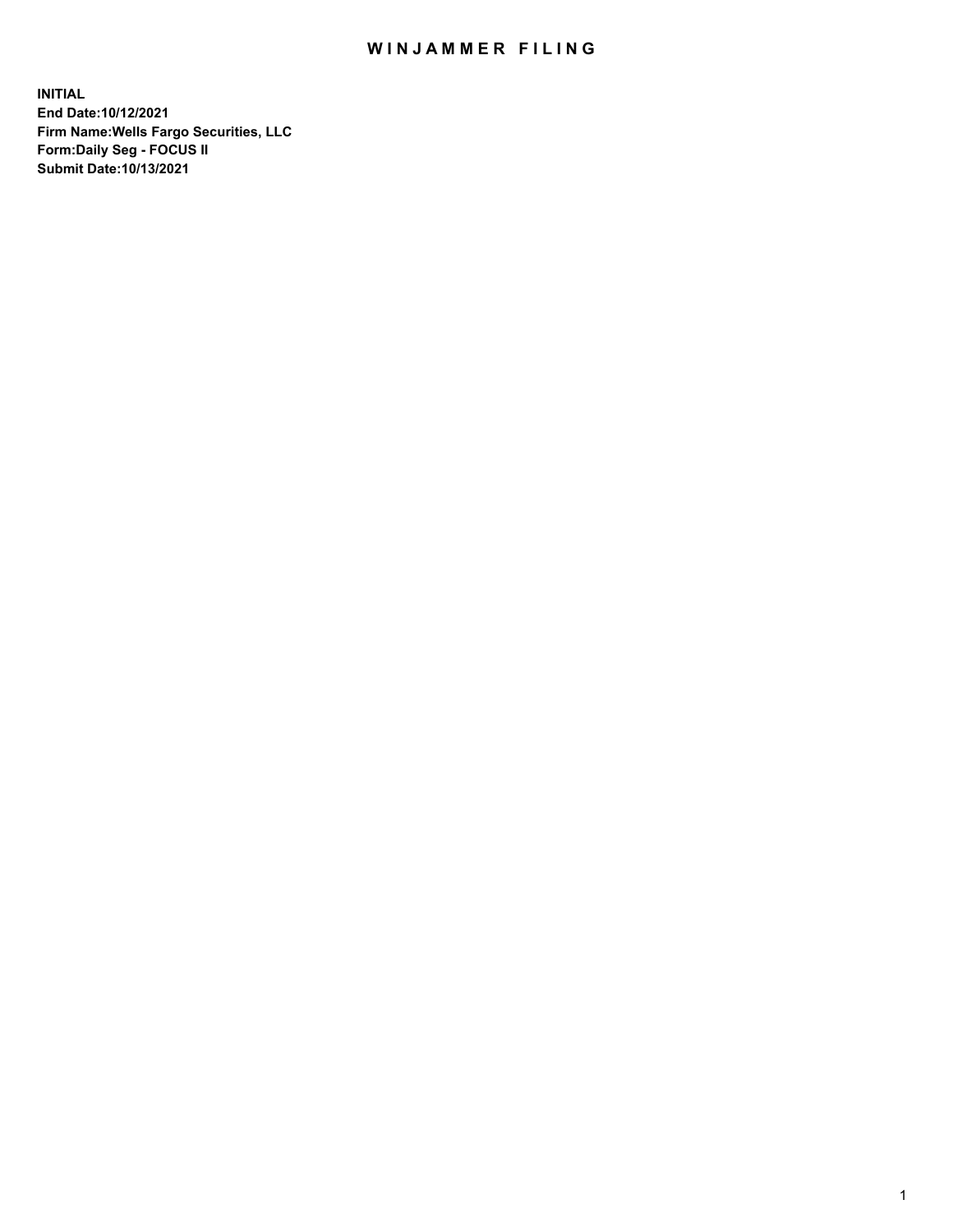**INITIAL End Date:10/12/2021 Firm Name:Wells Fargo Securities, LLC Form:Daily Seg - FOCUS II Submit Date:10/13/2021 Daily Segregation - Cover Page**

| Name of Company                                                                                                                                                                                                                                                                                                                | <b>Wells Fargo Securities LLC</b>                          |
|--------------------------------------------------------------------------------------------------------------------------------------------------------------------------------------------------------------------------------------------------------------------------------------------------------------------------------|------------------------------------------------------------|
| <b>Contact Name</b>                                                                                                                                                                                                                                                                                                            | <b>James Gnall</b>                                         |
| <b>Contact Phone Number</b>                                                                                                                                                                                                                                                                                                    | 917-699-6822                                               |
| <b>Contact Email Address</b>                                                                                                                                                                                                                                                                                                   | james.w.gnall@wellsfargo.com                               |
| FCM's Customer Segregated Funds Residual Interest Target (choose one):<br>a. Minimum dollar amount: ; or<br>b. Minimum percentage of customer segregated funds required:% ; or<br>c. Dollar amount range between: and; or<br>d. Percentage range of customer segregated funds required between: % and %.                       | 125,000,000<br><u>0</u><br><u>00</u><br>0 <sub>0</sub>     |
| FCM's Customer Secured Amount Funds Residual Interest Target (choose one):<br>a. Minimum dollar amount: ; or<br>b. Minimum percentage of customer secured funds required:% ; or<br>c. Dollar amount range between: and; or<br>d. Percentage range of customer secured funds required between: % and %.                         | 35,000,000<br><u>0</u><br>0 <sub>0</sub><br>0 <sub>0</sub> |
| FCM's Cleared Swaps Customer Collateral Residual Interest Target (choose one):<br>a. Minimum dollar amount: ; or<br>b. Minimum percentage of cleared swaps customer collateral required:% ; or<br>c. Dollar amount range between: and; or<br>d. Percentage range of cleared swaps customer collateral required between:% and%. | 360,000,000<br><u>0</u><br>00<br><u>00</u>                 |

Attach supporting documents CH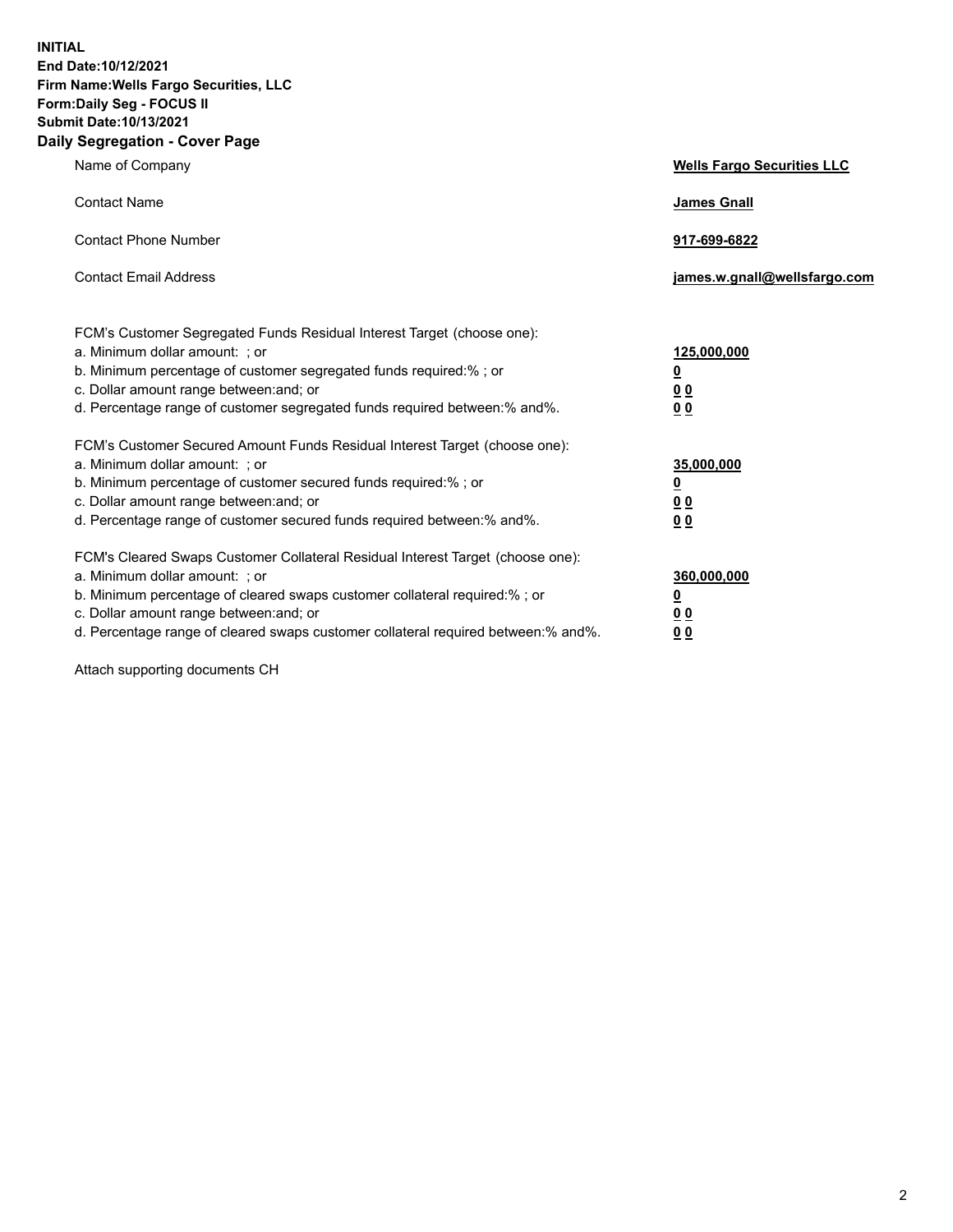**INITIAL End Date:10/12/2021 Firm Name:Wells Fargo Securities, LLC Form:Daily Seg - FOCUS II Submit Date:10/13/2021**

## **Daily Segregation - Secured Amounts**

|     | Foreign Futures and Foreign Options Secured Amounts                                         |                                    |
|-----|---------------------------------------------------------------------------------------------|------------------------------------|
|     | Amount required to be set aside pursuant to law, rule or regulation of a foreign            | $0$ [7305]                         |
|     | government or a rule of a self-regulatory organization authorized thereunder                |                                    |
| 1.  | Net ledger balance - Foreign Futures and Foreign Option Trading - All Customers             |                                    |
|     | A. Cash                                                                                     | 348,057,095 [7315]                 |
|     | B. Securities (at market)                                                                   | 206,827,642 [7317]                 |
| 2.  | Net unrealized profit (loss) in open futures contracts traded on a foreign board of trade   | 5,340,111 [7325]                   |
| 3.  | Exchange traded options                                                                     |                                    |
|     | a. Market value of open option contracts purchased on a foreign board of trade              | 1,352,886 [7335]                   |
|     | b. Market value of open contracts granted (sold) on a foreign board of trade                | -298,608 [7337]                    |
| 4.  | Net equity (deficit) (add lines 1. 2. and 3.)                                               | 561,279,126 [7345]                 |
| 5.  | Account liquidating to a deficit and account with a debit balances - gross amount           | 5,726,793 [7351]                   |
|     | Less: amount offset by customer owned securities                                            | -5,724,793 [7352] 2,000 [7354]     |
| 6.  | Amount required to be set aside as the secured amount - Net Liquidating Equity              | 561,281,126 [7355]                 |
|     | Method (add lines 4 and 5)                                                                  |                                    |
| 7.  | Greater of amount required to be set aside pursuant to foreign jurisdiction (above) or line | 561,281,126 [7360]                 |
|     | 6.                                                                                          |                                    |
|     | FUNDS DEPOSITED IN SEPARATE REGULATION 30.7 ACCOUNTS                                        |                                    |
| 1.  | Cash in banks                                                                               |                                    |
|     | A. Banks located in the United States                                                       | 167,921,089 [7500]                 |
|     | B. Other banks qualified under Regulation 30.7                                              | 20,195,994 [7520] 188,117,083      |
|     |                                                                                             | [7530]                             |
| 2.  | <b>Securities</b>                                                                           |                                    |
|     | A. In safekeeping with banks located in the United States                                   | 136,018,142 [7540]                 |
|     | B. In safekeeping with other banks qualified under Regulation 30.7                          | 0 [7560] 136,018,142 [7570]        |
| 3.  | Equities with registered futures commission merchants                                       |                                    |
|     | A. Cash                                                                                     | -3,829,160 [7580]                  |
|     | <b>B.</b> Securities                                                                        | 90,821,542 [7590]                  |
|     | C. Unrealized gain (loss) on open futures contracts                                         | 40,420,187 [7600]                  |
|     | D. Value of long option contracts                                                           | 1,352,886 [7610]                   |
|     | E. Value of short option contracts                                                          | -298,608 [7615] 128,466,847 [7620] |
| 4.  | Amounts held by clearing organizations of foreign boards of trade                           |                                    |
|     | A. Cash                                                                                     | $0$ [7640]                         |
|     | <b>B.</b> Securities                                                                        | $0$ [7650]                         |
|     | C. Amount due to (from) clearing organization - daily variation                             | $0$ [7660]                         |
|     | D. Value of long option contracts                                                           | $0$ [7670]                         |
|     | E. Value of short option contracts                                                          | 0 [7675] 0 [7680]                  |
| 5.  | Amounts held by members of foreign boards of trade                                          |                                    |
|     | A. Cash                                                                                     | 55,802,646 [7700]                  |
|     | <b>B.</b> Securities                                                                        | 200,100,521 [7710]                 |
|     | C. Unrealized gain (loss) on open futures contracts                                         | <u>-56,526,123</u> [7720]          |
|     | D. Value of long option contracts                                                           | $0$ [7730]                         |
|     | E. Value of short option contracts                                                          | 0 [7735] 199,377,044 [7740]        |
| 6.  | Amounts with other depositories designated by a foreign board of trade                      | 0 [7760]                           |
| 7.  | Segregated funds on hand                                                                    | $0$ [7765]                         |
| 8.  | Total funds in separate section 30.7 accounts                                               | 651,979,116 [7770]                 |
| 9.  | Excess (deficiency) Set Aside for Secured Amount (subtract line 7 Secured Statement         | 90,697,990 [7380]                  |
|     | Page 1 from Line 8)                                                                         |                                    |
| 10. | Management Target Amount for Excess funds in separate section 30.7 accounts                 | 35,000,000 [7780]                  |

11. Excess (deficiency) funds in separate 30.7 accounts over (under) Management Target **55,697,990** [7785]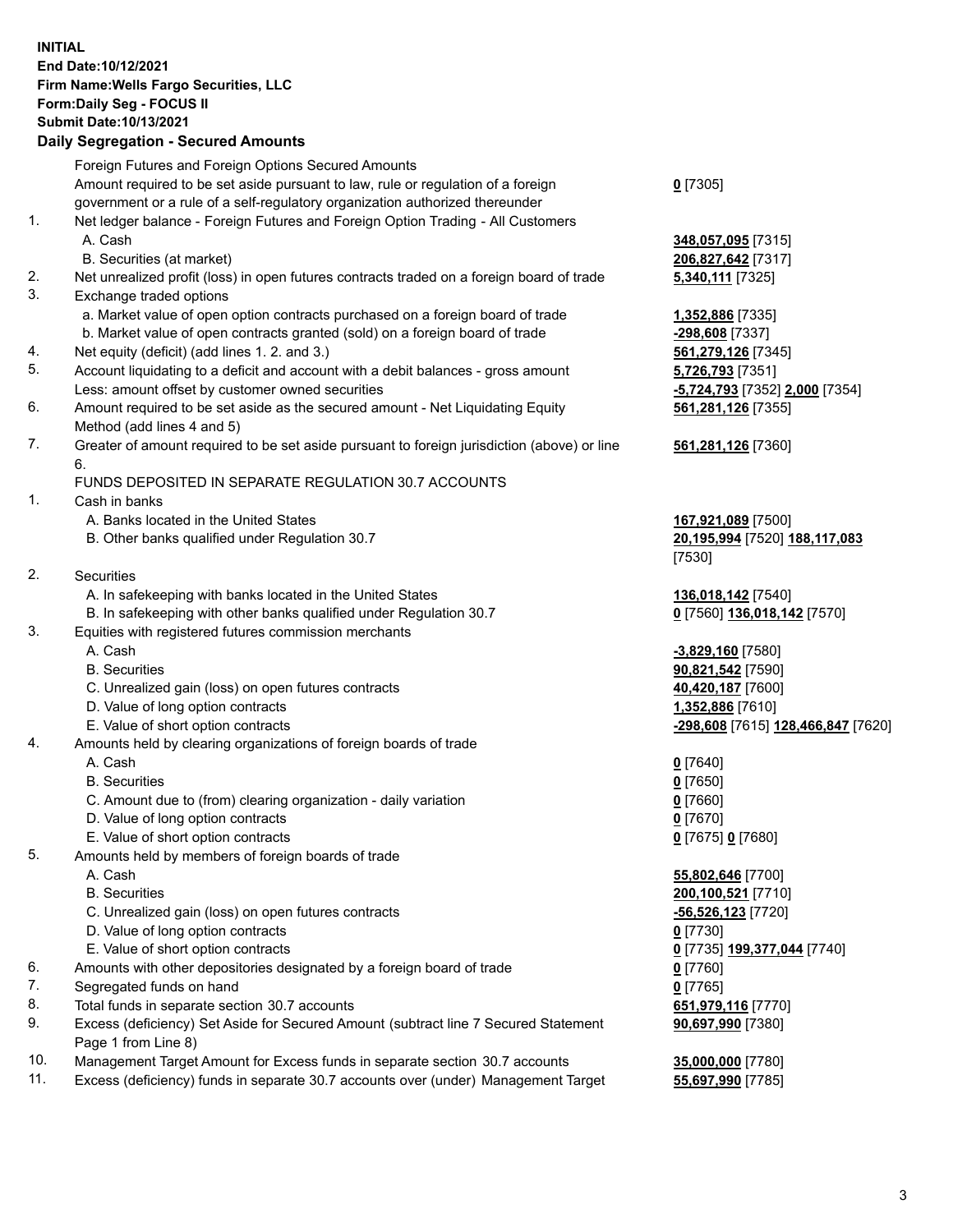**INITIAL End Date:10/12/2021 Firm Name:Wells Fargo Securities, LLC Form:Daily Seg - FOCUS II Submit Date:10/13/2021 Daily Segregation - Segregation Statement** SEGREGATION REQUIREMENTS(Section 4d(2) of the CEAct) 1. Net ledger balance A. Cash **3,421,672,418** [7010] B. Securities (at market) **1,765,855,807** [7020] 2. Net unrealized profit (loss) in open futures contracts traded on a contract market **-183,759,684** [7030] 3. Exchange traded options A. Add market value of open option contracts purchased on a contract market **2,441,675,078** [7032] B. Deduct market value of open option contracts granted (sold) on a contract market **-2,388,398,591** [7033] 4. Net equity (deficit) (add lines 1, 2 and 3) **5,057,045,028** [7040] 5. Accounts liquidating to a deficit and accounts with debit balances - gross amount **88,334,820** [7045] Less: amount offset by customer securities **-87,393,218** [7047] **941,602** [7050] 6. Amount required to be segregated (add lines 4 and 5) **5,057,986,630** [7060] FUNDS IN SEGREGATED ACCOUNTS 7. Deposited in segregated funds bank accounts A. Cash **143,107,041** [7070] B. Securities representing investments of customers' funds (at market) **615,283,026** [7080] C. Securities held for particular customers or option customers in lieu of cash (at market) **217,939,624** [7090] 8. Margins on deposit with derivatives clearing organizations of contract markets A. Cash **2,588,684,753** [7100] B. Securities representing investments of customers' funds (at market) **364,650,393** [7110] C. Securities held for particular customers or option customers in lieu of cash (at market) **1,547,916,183** [7120] 9. Net settlement from (to) derivatives clearing organizations of contract markets **34,328,891** [7130] 10. Exchange traded options A. Value of open long option contracts **2,441,675,078** [7132] B. Value of open short option contracts **-2,388,398,591** [7133] 11. Net equities with other FCMs A. Net liquidating equity **0** [7140] B. Securities representing investments of customers' funds (at market) **0** [7160] C. Securities held for particular customers or option customers in lieu of cash (at market) **0** [7170] 12. Segregated funds on hand **0** [7150] 13. Total amount in segregation (add lines 7 through 12) **5,565,186,398** [7180] 14. Excess (deficiency) funds in segregation (subtract line 6 from line 13) **507,199,768** [7190]

- 15. Management Target Amount for Excess funds in segregation **125,000,000** [7194]
- 16. Excess (deficiency) funds in segregation over (under) Management Target Amount Excess

**382,199,768** [7198]